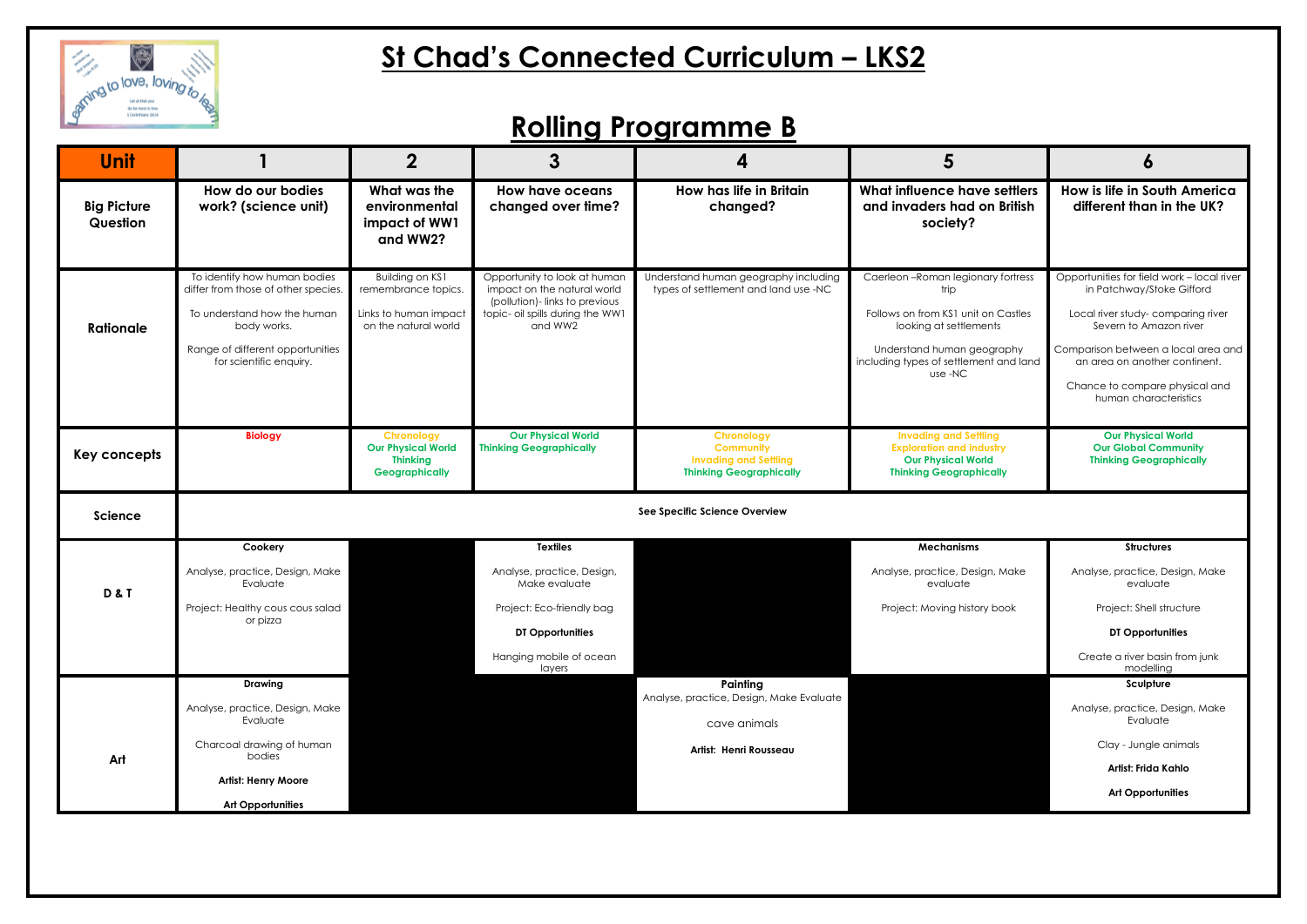

### **Rolling Programme B**

|                                                | Sketching figures and faces                                                                   |                                                                                                                 |                                                                                                    |                                                                                                                          |
|------------------------------------------------|-----------------------------------------------------------------------------------------------|-----------------------------------------------------------------------------------------------------------------|----------------------------------------------------------------------------------------------------|--------------------------------------------------------------------------------------------------------------------------|
| Computing                                      | <b>Presentations</b>                                                                          | <b>Video Creation</b>                                                                                           | Animation                                                                                          | Photography                                                                                                              |
| <b>Information</b><br><b>Technology</b>        | Creating a guide to the human<br>body and the digestive system.<br>Year 3 – Interactive Comic | Children to develop<br>understanding of green screen<br>effects when producing videos<br>based on demonstrating | Children to show an aspect of life from<br>either the Paleolithic, Mesolithic or<br>Neolithic age. | Children develop understanding of<br>enhancing images and creating a<br>piece of art surrounding the curriculum<br>unit. |
| Data Handling to<br>be taught within<br>maths. | Year 4 – Begin to understand how<br>to create a web page.                                     | knowledge of how oceans<br>have changed over time.                                                              |                                                                                                    |                                                                                                                          |

|                                        | Painting river features on junk model                                                                                      |
|----------------------------------------|----------------------------------------------------------------------------------------------------------------------------|
|                                        | <b>Video Creation</b>                                                                                                      |
| anding of<br>reating a<br>e curriculum | Children embed knowledge of using<br>green screen effects through creating<br>a video describing life in South<br>America. |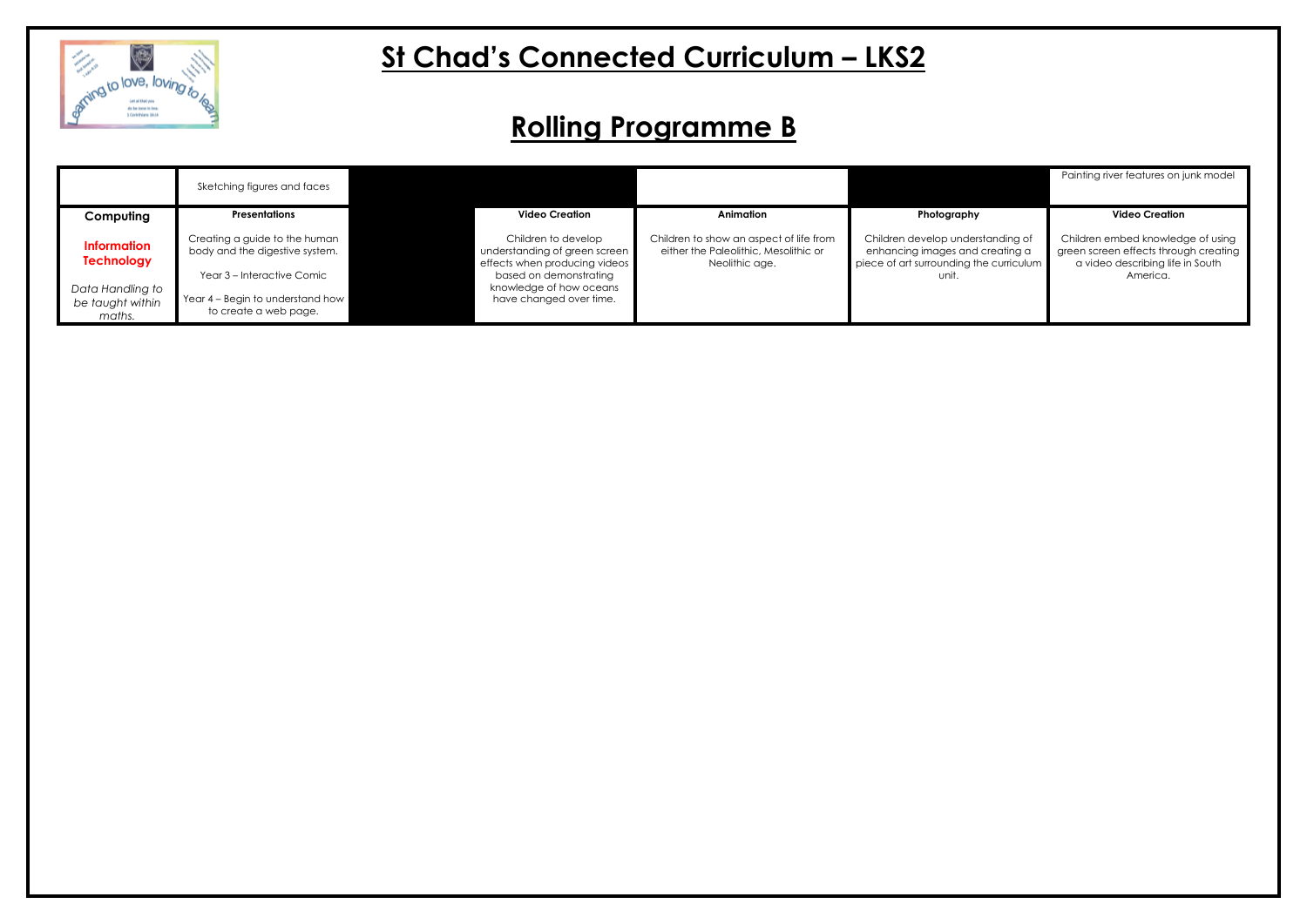

### **Rolling Programme B**

|                                                        | Term 1                                                                                         | Term 2                                | Term 3                                                                                    | Term 4                                                      | Term 5                                                                                                     | Term 6                                                         |
|--------------------------------------------------------|------------------------------------------------------------------------------------------------|---------------------------------------|-------------------------------------------------------------------------------------------|-------------------------------------------------------------|------------------------------------------------------------------------------------------------------------|----------------------------------------------------------------|
| R.E                                                    | U2a2: What is it like to follow God?                                                           |                                       | UC2a.3: What is the Trinity?                                                              | UC2a1: What do Christians learn<br>from the Creation story? | L2.9: What can we learn from<br>religions about deciding what is<br>right and wrong? (John Wesley<br>Unit) | L2.5: Why are festivals important to<br>religious communities? |
| <b>PSHE</b>                                            | <b>JIGSAW</b>                                                                                  | <b>JIGSAW</b>                         | <b>JIGSAW</b>                                                                             | <b>JIGSAW</b>                                               | <b>JIGSAW</b>                                                                                              | <b>JIGSAW</b>                                                  |
| See Safeguarding<br>Curriculum for<br>further details. | Being Me in My World                                                                           | <b>Celebrating Difference</b>         | <b>Dreams and Goals</b>                                                                   | <b>Healthy Me</b>                                           | Relationships                                                                                              | Changing Me                                                    |
|                                                        | Year 3                                                                                         | Year 3                                | Year 3                                                                                    | Year 3                                                      | Year 3                                                                                                     | Year 3                                                         |
| P.E                                                    | Dance - Carnival of the Animals                                                                | <b>Gymnastics - Movements</b>         | <b>Gymnastics - Shapes</b>                                                                | Dance - Romans                                              | Athletics - Unit 1                                                                                         | Athletics - Unit 2                                             |
|                                                        | <b>Ball Skills</b>                                                                             | <b>Creative Games Making</b>          | Net / Court / Wall Games                                                                  | <b>Striking and Fielding Games</b>                          | Year 4                                                                                                     | Year 4                                                         |
| Indoor<br>Outdoor                                      |                                                                                                | Year 4                                | Year 4                                                                                    | Year 4                                                      | Athletics - Unit 1                                                                                         | Athletics - Unit 2                                             |
|                                                        | Year 4                                                                                         | <b>Gymnastics - Movements</b>         | <b>Gymnastics - Shape and Balance</b>                                                     | Dance - Romans                                              |                                                                                                            |                                                                |
|                                                        | Dance - Carnival of the Animals                                                                | Swimming                              | Swimming                                                                                  | Swimming                                                    |                                                                                                            |                                                                |
|                                                        | Swimming                                                                                       | <b>Computer Networks</b>              |                                                                                           | <b>Computer Programming</b>                                 |                                                                                                            | <b>Computer Programming</b>                                    |
| Computing                                              |                                                                                                | Networks and the Internet<br>(Year 3) |                                                                                           | Scratch<br>(Year 3)                                         |                                                                                                            | <b>Events and Actions</b><br>(Year 3)                          |
|                                                        |                                                                                                | Journey Inside a Computer<br>(Year 4) |                                                                                           | Further coding with Scratch<br>(Year 4)                     |                                                                                                            | Repetition<br>(Year 4)                                         |
| French                                                 | Year 3<br>Greetings<br>Adjectives of colour, size and                                          |                                       | Year 3<br>French Playground Games with a<br>focus on number and age                       |                                                             | Year 3<br>In a French Classroom<br>Year 4                                                                  |                                                                |
|                                                        | shape                                                                                          |                                       | Year 4<br>Clothes                                                                         |                                                             | French numbers, calendars and<br>birthdays                                                                 |                                                                |
|                                                        | Year 4<br>Describing portraits                                                                 |                                       | French numbers, calendars and<br>birthdays                                                |                                                             | French Food                                                                                                |                                                                |
|                                                        | Clothes                                                                                        |                                       |                                                                                           |                                                             |                                                                                                            |                                                                |
|                                                        | Creating compositions in response<br>to an animation (Year 3)<br>Artist(s): Mozart, Mussorgsky |                                       | Pentatonic Melodies and<br>Composition (Year 3)<br>Artist(s): Unknown (Jasmine<br>Flower) |                                                             | Developing Singing Technique<br>(Year 3)<br>Artist(s): Mary Green and Julie<br>Stanley                     |                                                                |
| <b>Music</b>                                           | Body and Tuned Percussion (Year<br>Artist(s): David Paich and Jeff<br>Porcaro                  |                                       | Changes in Pitch, Tempo and<br>Dynamics (Year 4)                                          |                                                             | Adapting and Transposing Motifs<br>(Year 4)<br>Artist(s): Beethoven, John Barry                            |                                                                |